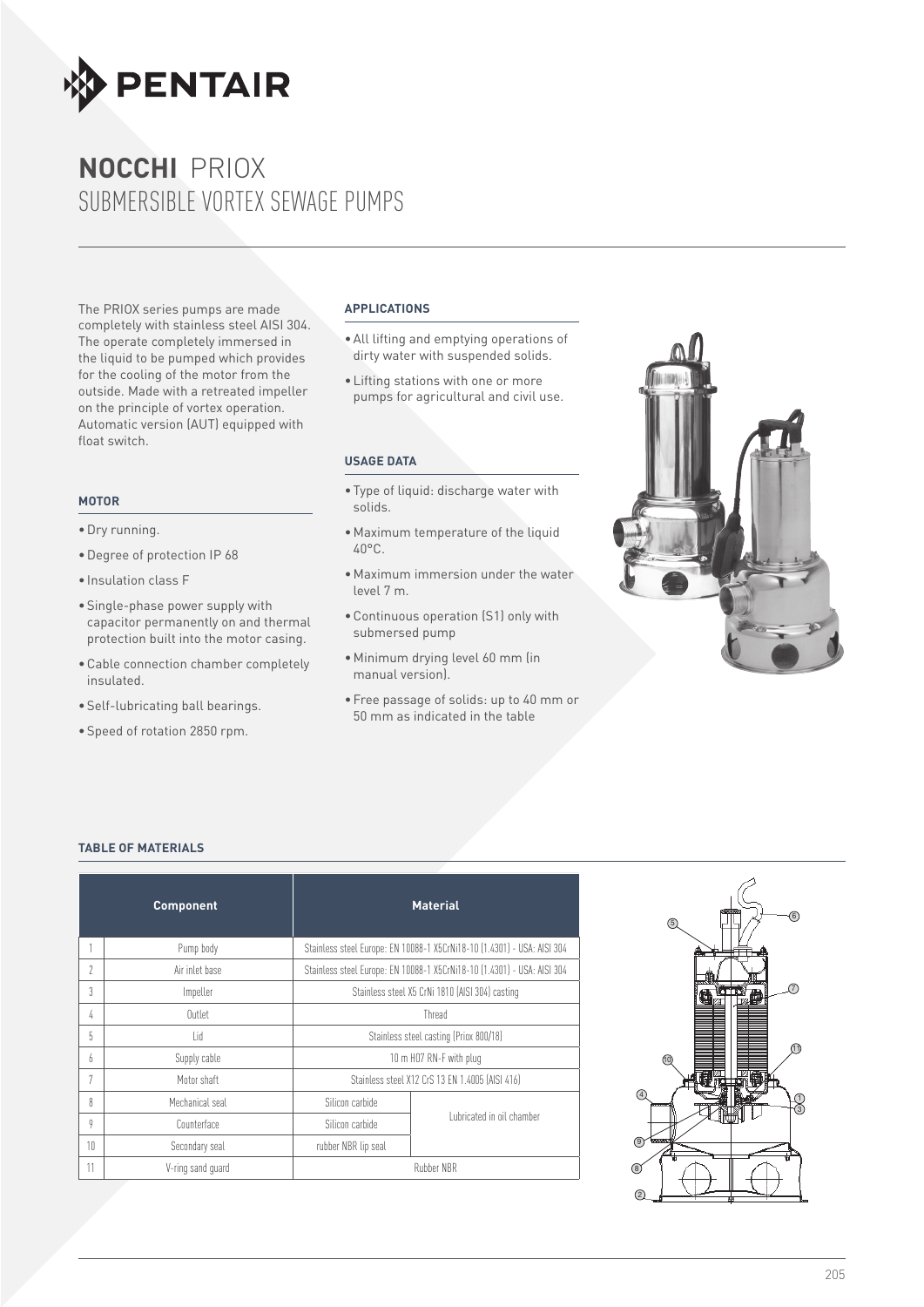## **HYDRAULIC PERFORMANCE**

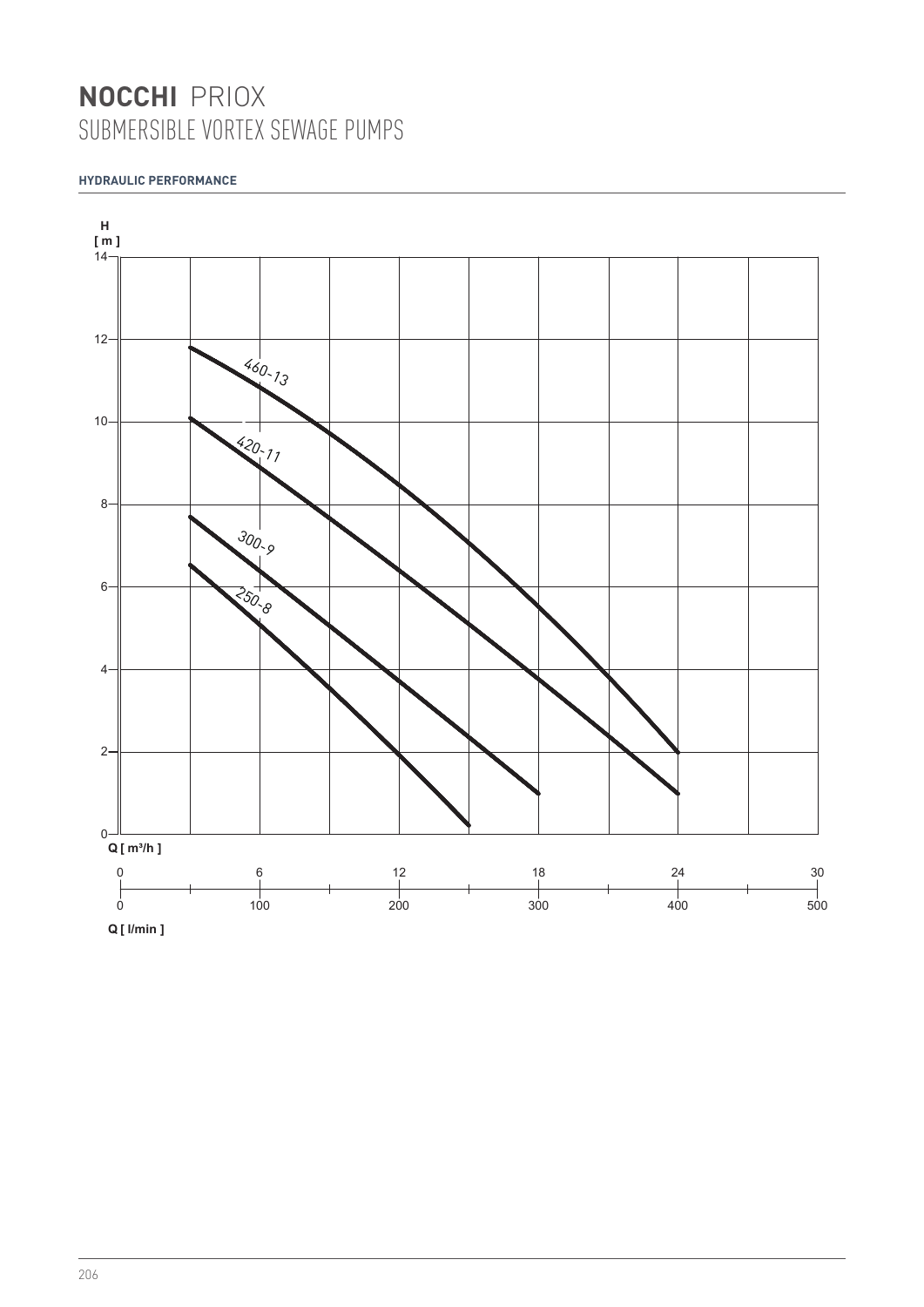## **PERFORMANCE TABLE**

|                                      | Motor power<br>(P2) |      | Motor power<br>(P1) |      | $\ln$     |               |     |              | $ $ U/min       | 50              | 100              | 150 | 200 | 250 | 300 | 400      |
|--------------------------------------|---------------------|------|---------------------|------|-----------|---------------|-----|--------------|-----------------|-----------------|------------------|-----|-----|-----|-----|----------|
| <b>MODEL</b>                         | <b>HP</b>           | kW   | <b>HP</b>           | kW   | VOLT. (V) | (A)           | μF. | $\mathbf{Q}$ | $ m^3/h $       | $\vert 3 \vert$ | $\boldsymbol{6}$ | 9   | 12  | 15  | 18  | 24       |
| PRIOX 250/8 M<br>PRIOX 250/8 M AUT   | 0.75                | 0.55 | 1.1                 | 0.8  | $1 - 230$ | 3.6           | 14  |              |                 | 6.5             | 5.2              | 3.4 | 2.0 | 0.2 |     |          |
| PRIOX 300/9 M<br>PRIOX 300/9 M AUT   | 0.8                 | 0.6  | 1.7                 | 0.9  | $-230$    | 4.1           | 14  |              |                 | 7.7             | 6.4              | 5   | 3.8 | 2.3 |     |          |
| PRIOX 300/9 T                        | 0.8                 | 0.6  | 1.2                 | 0.9  | $3 - 400$ | 1.55          |     |              |                 |                 |                  |     |     |     |     |          |
| PRIOX 420/11 M<br>PRIOX 420/11 M AUT | 1.2                 | 0.9  | 1.8                 | 1.3  | ~1230     | $\mathfrak b$ | 20  |              | m.c.a. / m.w.c. | 10              | 9                | 7.8 | 6.3 | 5   | 3.8 |          |
| PRIOX 420/11 T                       | 1.2                 | 0.9  | 1.8                 | 1.3  | $3 - 400$ | 2.3           |     |              |                 |                 |                  |     |     |     |     |          |
| PRIOX 460/13 M<br>PRIOX 460/13 M AUT | 1.5                 | 1.1  | 7.7                 | 1.6  | ~1230     | 7.2           | 20  |              |                 | 11.8            | 10.8             | 9.8 | 8.5 | 7   | 5.5 | $\gamma$ |
| PRIOX 460/13 T                       | 1.4                 |      | $\mathfrak{2}$      | 1.45 | $3 - 400$ | 7.4           |     |              |                 |                 |                  |     |     |     |     |          |





#### **OVERALL DIMENSIONS AND WEIGHTS**

|              | Dimensions mm. |       |     |     |                                      |                          |                    |                 |            |                                 |  |  |  |  |
|--------------|----------------|-------|-----|-----|--------------------------------------|--------------------------|--------------------|-----------------|------------|---------------------------------|--|--|--|--|
| <b>MODEL</b> | A              | B     | C.  | D   | <b>Minimum</b><br>drying<br>level E* | <b>Level ON</b><br>$F^*$ | Level OFF<br>$G^*$ | Free<br>passage | <b>DNM</b> | <b>Total</b><br>weights<br>(Kg) |  |  |  |  |
| PRIOX 250/8  | 420            | 122.5 | 235 | 749 | 63                                   | 550                      | 290                | 40              | $1/2$ "    | 9.4                             |  |  |  |  |
| PRIOX 300/9  | 420            | 122.5 | 235 | 749 | 63                                   | 550                      | 290                | 40              | $\gamma$ " | 9.6                             |  |  |  |  |
| PRIOX 420/11 | 450            | 122.5 | 235 | 749 | 63                                   | 550                      | 290                | 40              | 2"         | 11.2                            |  |  |  |  |
| PRIOX 460/13 | 450            | 122.5 | 235 | 249 | 63                                   | 580                      | 320                | 40              | $\gamma$ " | 11.7                            |  |  |  |  |

\*\* The ON/OFF levels refer to the version with float switch. - The minimum drying level refers to manual operation.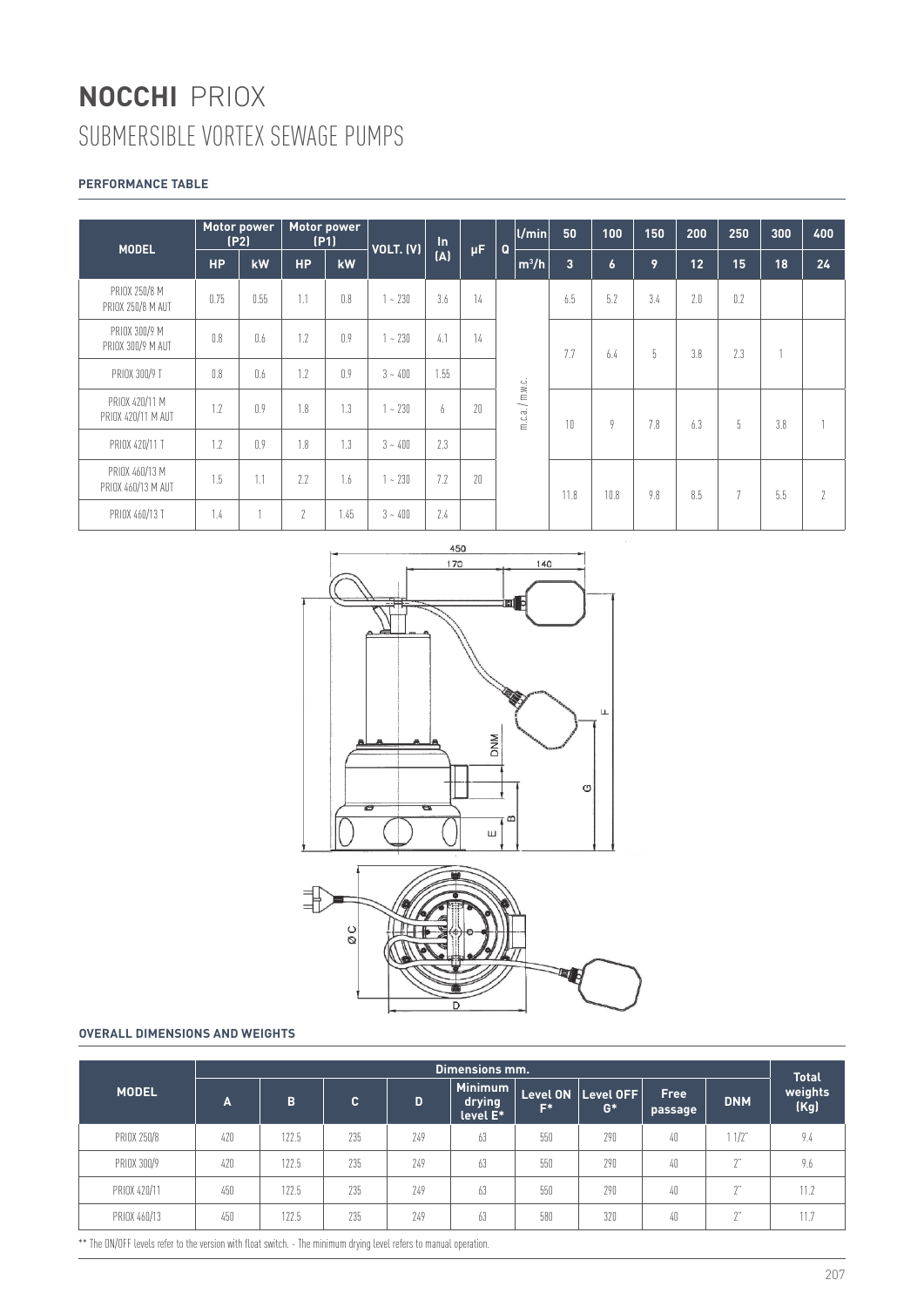### **HYDRAULIC PERFORMANCE**